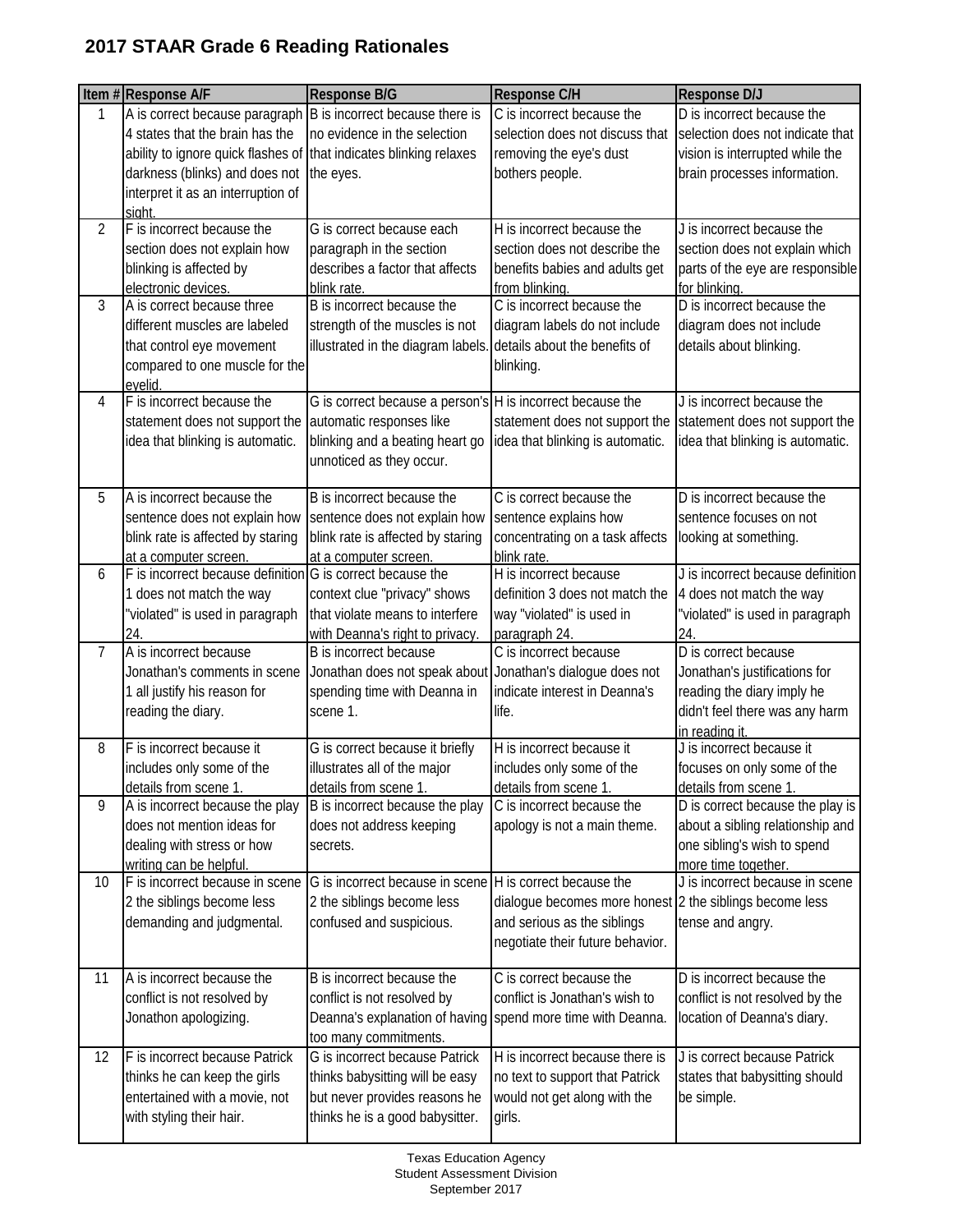|    | Item #Response A/F               | <b>Response B/G</b>                                                                            | Response C/H                                                   | Response D/J                     |
|----|----------------------------------|------------------------------------------------------------------------------------------------|----------------------------------------------------------------|----------------------------------|
| 13 | A is incorrect because the girls | <b>B</b> is incorrect because Patrick                                                          | C is correct because when                                      | D is incorrect because Patrick   |
|    | are more interested in           | rubbed his leg that was                                                                        | Patrick braids the girls' hair, he                             | has already become more          |
|    | tormenting him than watching a   | "jammed" under the table and                                                                   | felt impressed with his                                        | positive by the time he          |
|    | movie.                           | suggests playing something                                                                     | handiwork.                                                     | pretends to attack the dragon.   |
|    |                                  | else.                                                                                          |                                                                |                                  |
| 14 | F is incorrect because it only   | G is correct because it briefly                                                                | H is incorrect because it                                      | J is incorrect because it        |
|    | includes some of the details     | illustrates all of the major                                                                   | includes only some of the                                      | includes only some of the        |
|    | from paragraphs 12 through       | details from paragraphs 12                                                                     | details from paragraphs 12                                     | details from paragraphs 12       |
|    | 16.                              | through 16.                                                                                    | through 16.                                                    | through 16.                      |
| 15 | A is incorrect because the girls | B is incorrect because the girls'                                                              | C is incorrect because Patrick's                               | D is correct because Patrick     |
|    | do not have food in their hair.  | hair is not wet.                                                                               | interest in cooking dinner is not has a hard time braiding the |                                  |
|    |                                  |                                                                                                | stated in paragraph 10.                                        | girls' hair.                     |
| 16 | F is incorrect because the ice-  | G is correct because Emily                                                                     | H is incorrect because the                                     | J is incorrect because noticing  |
|    | skating has nothing to do with   | wants to be reminded of Texas                                                                  | selection did not discuss Emily                                | the difference in weather does   |
|    | how Emily felt about living in   | by the cactus.                                                                                 | learning how to roller-skate.                                  | not indicate if Emily enjoyed    |
|    | Texas.                           |                                                                                                |                                                                | living in Texas.                 |
| 17 | A is correct because Emily       | B is incorrect because Emily is                                                                | C is incorrect because Emily is                                | D is incorrect because Emily is  |
|    | makes careful turns so she       | not making exciting turns.                                                                     | being careful not to fall while                                | being careful not to fall.       |
|    | wouldn't stumble any longer.     |                                                                                                | making one turn, not multiple                                  |                                  |
|    |                                  |                                                                                                | turns.                                                         |                                  |
| 18 | F is incorrect because Emily's   | G is incorrect because the                                                                     | H is correct because first-                                    | J is incorrect because the       |
|    | reasons for bringing Charlie is  | actions of Emily with Kyle and                                                                 | person point of view includes                                  | dialogue between Kyle and        |
|    | part of her thoughts and         | Kristin are part of Emily's                                                                    | only Emily's observations,                                     | Kristin is part of Emily's       |
|    | feelings.                        | observations, thoughts, and                                                                    | thoughts, and feelings.                                        | observations.                    |
| 19 | A is incorrect because there is  | feelings.<br>B is incorrect because there is                                                   | C is correct because the                                       | D is incorrect because the       |
|    |                                  | no text evidence to support that no text evidence to support that imagery describes the beauty |                                                                | imagery is describing beauty,    |
|    | Emily is thinking about falling  | Emily realizes the value of                                                                    | of the snow.                                                   | not that the snow is too bright. |
|    | on a hard pond.                  | learning to skate.                                                                             |                                                                |                                  |
| 20 | F is correct because both        | G is incorrect because the                                                                     | H is incorrect because Emily                                   | J is incorrect because Emily     |
|    | Patrick and Emily change their   | selections do not describe                                                                     | did not perform a task that                                    | does not focus on the needs of   |
|    | attitude from reluctance to      | mistakes the characters make.                                                                  | earns her recognition.                                         | others.                          |
|    | optimism.                        |                                                                                                |                                                                |                                  |
| 21 | A is incorrect because the       | B is incorrect because the                                                                     | C is incorrect because the                                     | D is correct because for Patrick |
|    | sentences refer to each          | sentences refer to each                                                                        | sentences refer to each                                        | babysitting was not as easy as   |
|    | character rethinking a plan.     | character rethinking a plan.                                                                   | character rethinking a plan.                                   | he thought it would be and       |
|    |                                  |                                                                                                |                                                                | Emily realized she couldn't      |
|    |                                  |                                                                                                |                                                                | plant Charlie in the snowy       |
| 22 | F is incorrect because Patrick   | G is incorrect because Patrick                                                                 | H is correct because both Emily J is incorrect because the     | weather.                         |
|    | does not feel worried.           | does not feel doubtful about his and Patrick are unhappy, and                                  |                                                                | characters are pleased with the  |
|    |                                  | abilities.                                                                                     | by the end of the stories they                                 | events that occur.               |
|    |                                  |                                                                                                | enjoy themselves.                                              |                                  |
|    |                                  |                                                                                                |                                                                |                                  |
| 23 | A is incorrect because the       | B is incorrect because the                                                                     | C is incorrect because the                                     | D is correct because both Emily  |
|    | sentence shows Patrick           | sentence describes something                                                                   | sentence does not show how                                     | and Patrick change their focus   |
|    | regretting his situation.        | Patrick does not know how to                                                                   | Patrick feels.                                                 | to a more positive outlook.      |
|    |                                  | do.                                                                                            |                                                                |                                  |
| 24 | F is correct because paragraph   | G is incorrect because WWII                                                                    | H is incorrect because WWII                                    | J is incorrect because WWII      |
|    | 4 states that WWII veteran       | veteran Arnie Migliaccio came                                                                  | veteran Arnie Migliaccio came                                  | veteran Arnie Migliaccio came    |
|    | Arnie Migliaccio imagined a      | up with the idea.                                                                              | up with the idea.                                              | up with the idea.                |
|    | better use of the airfield.      |                                                                                                |                                                                |                                  |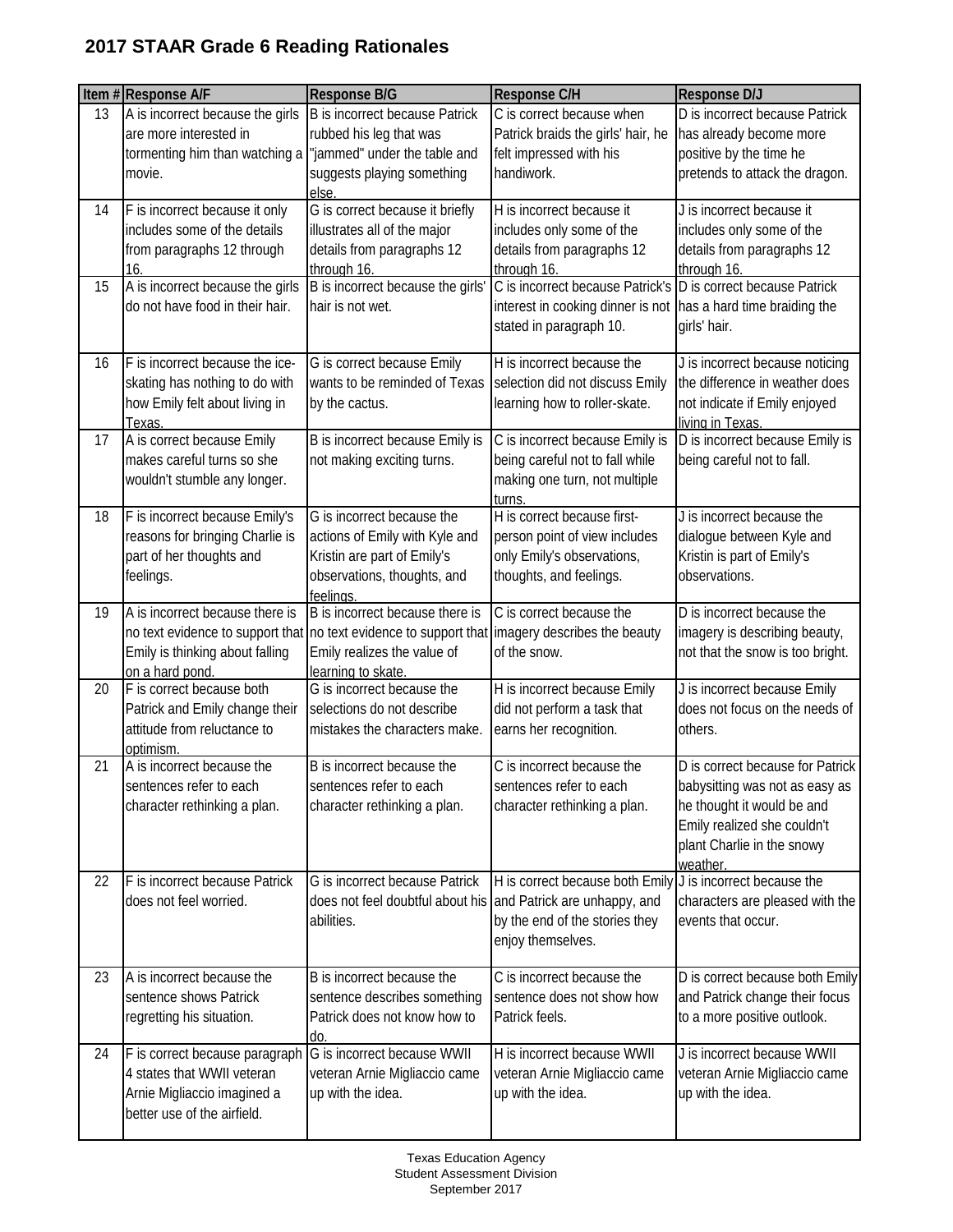|    | Item #Response A/F                                              | Response B/G                                                 | Response C/H                                      | <b>Response D/J</b>                                |
|----|-----------------------------------------------------------------|--------------------------------------------------------------|---------------------------------------------------|----------------------------------------------------|
| 25 | A is correct because this aligns                                | B is incorrect because learning                              | C is incorrect because this                       | D is incorrect because this                        |
|    | with HARP's purpose of                                          | aircraft maintenance skills does                             | does not support HARP's                           | does not align to HARP's                           |
|    | preserving and displaying old                                   | not align to HARP's purpose.                                 | purpose.                                          | purpose.                                           |
| 26 | planes.<br>F is incorrect because                               | G is incorrect because                                       | H is correct because the PBY                      | J is incorrect because                             |
|    | paragraph 8 is about an                                         | paragraph 8 is about an                                      | Catalina plane was the most                       | paragraph 8 is about an                            |
|    | airplane, not a decorative                                      | airplane, not a gem.                                         | highly valued plane in Hangar                     | airplane, not a watch.                             |
|    | accessory.                                                      |                                                              | B.                                                |                                                    |
| 27 | A is correct because the most                                   | B is incorrect because the fact                              | C is incorrect because the fact                   | D is incorrect because the fact                    |
|    | active airport in the country                                   | is about propeller planes, not                               | is not about how great the                        | is about what planes were used                     |
|    | would be considered great.                                      | an airfield.                                                 | airfield had been.                                | for, not the specific airfield.                    |
| 28 | F is incorrect because an                                       | G is correct because the airfield H is incorrect because the |                                                   | J is incorrect because the                         |
|    | airfield is not a story.                                        | was a leftover from history.                                 | airfield was not a machine.                       | airfield was not a discovery.                      |
|    |                                                                 |                                                              |                                                   |                                                    |
| 29 | A is correct because it briefly                                 | B is incorrect because it only                               | C is incorrect because it only                    | D is incorrect because it only                     |
|    | illustrates all of the major                                    | includes some of the details                                 | includes some of the details                      | includes some of the details                       |
| 30 | details from the selection.<br>F is incorrect because the       | from the selection.<br>G is incorrect because the            | from the selection.<br>H is correct because the   | from the selection.<br>J is incorrect because the  |
|    | stanzas do not refer to people                                  | stanzas do not refer to the                                  | stanzas refer to actions the                      | stanzas do not refer to where                      |
|    | coming in his room.                                             | purpose of the desk.                                         | speaker does in relation to the                   | the speaker spends his time.                       |
|    |                                                                 |                                                              | desk                                              |                                                    |
| 31 | A is incorrect because the                                      | B is correct because the desk                                | C is incorrect because stamps                     | D is incorrect because the only                    |
|    | poem does not discuss how                                       | is first described as cheap and                              | are only briefly mentioned, not                   | reference to mother is that she                    |
|    | having your own room could                                      | flimsy. Later the desk becomes                               | throughout the poem.                              | buys the desk.                                     |
|    | make you feel independent.                                      | an important addition.                                       |                                                   |                                                    |
| 32 | F is incorrect because the                                      | G is incorrect because this                                  | H is correct because thunk is                     | J is incorrect because this                        |
|    | speaker does not seem                                           | option is not related to one of                              | an example of onomatopoeia                        | option is not related to one of                    |
|    | surprised by the sound.                                         | the senses.                                                  | that helps the reader imagine<br>the sound        | the senses.                                        |
| 33 | A is incorrect because the                                      | B is correct because people                                  | C is incorrect because bigger                     | D is incorrect because putting                     |
|    | orange paint color is grouped                                   | have been known to rub their                                 | and deeper does not describe                      | pencils inside the desk does                       |
|    | with more negative references.                                  | hands over something they                                    | happiness.                                        | not describe happiness.                            |
|    |                                                                 | admire.                                                      |                                                   |                                                    |
| 34 | F is incorrect because where                                    | G is incorrect because nothing                               | H is correct because line 43                      | J is incorrect because the size                    |
|    | the speaker prefers to be is not in the poem suggests the       | speaker likes to collect stamps                              | explains how the speaker's<br>room feels now.     | of the drawer is referenced in<br>lines 37 and 38. |
|    | referenced in the poem.                                         | and maps.                                                    |                                                   |                                                    |
| 35 | A is correct because every                                      | B is incorrect because the                                   | C is incorrect because the                        | D is incorrect because only part                   |
|    | paragraph explains how the                                      | author does not suggest that                                 | author explains difficulties with                 | of the selection refers to                         |
|    | photographer created the                                        | readers use the photographer's                               | the process in only one section                   | patriotism.                                        |
|    | photographs.                                                    | method.                                                      | of the selection.                                 |                                                    |
| 36 | F is incorrect because the                                      | G is correct because viewing                                 | H is incorrect because                            | J is incorrect because selecting                   |
|    | selection does not refer to the                                 | the picture from above would                                 | thousands of people were his                      | participants was not connected                     |
|    | soldiers looking in any                                         | provide the correct perspective.                             | subjects. It is not possible for                  | to using a tower.                                  |
|    | particular direction.                                           |                                                              | Mole to see individuals in the                    |                                                    |
| 37 | A is incorrect because the                                      | B is incorrect because the                                   | <u>large</u> group.<br>C is incorrect because the | D is correct because paragraph                     |
|    | selection does not state that                                   | selection does not state that                                | selection does not refer to                       | 2 states Mole's interest in                        |
|    | Mole has an interest in meeting Mole has a specific interest in |                                                              | Mole's admiration of other                        | expressing his love for the                        |
|    | the president.                                                  | using soldiers as his subjects.                              | artists.                                          | country led to his decision to                     |
|    |                                                                 |                                                              |                                                   | create the photographs.                            |
|    |                                                                 |                                                              |                                                   |                                                    |